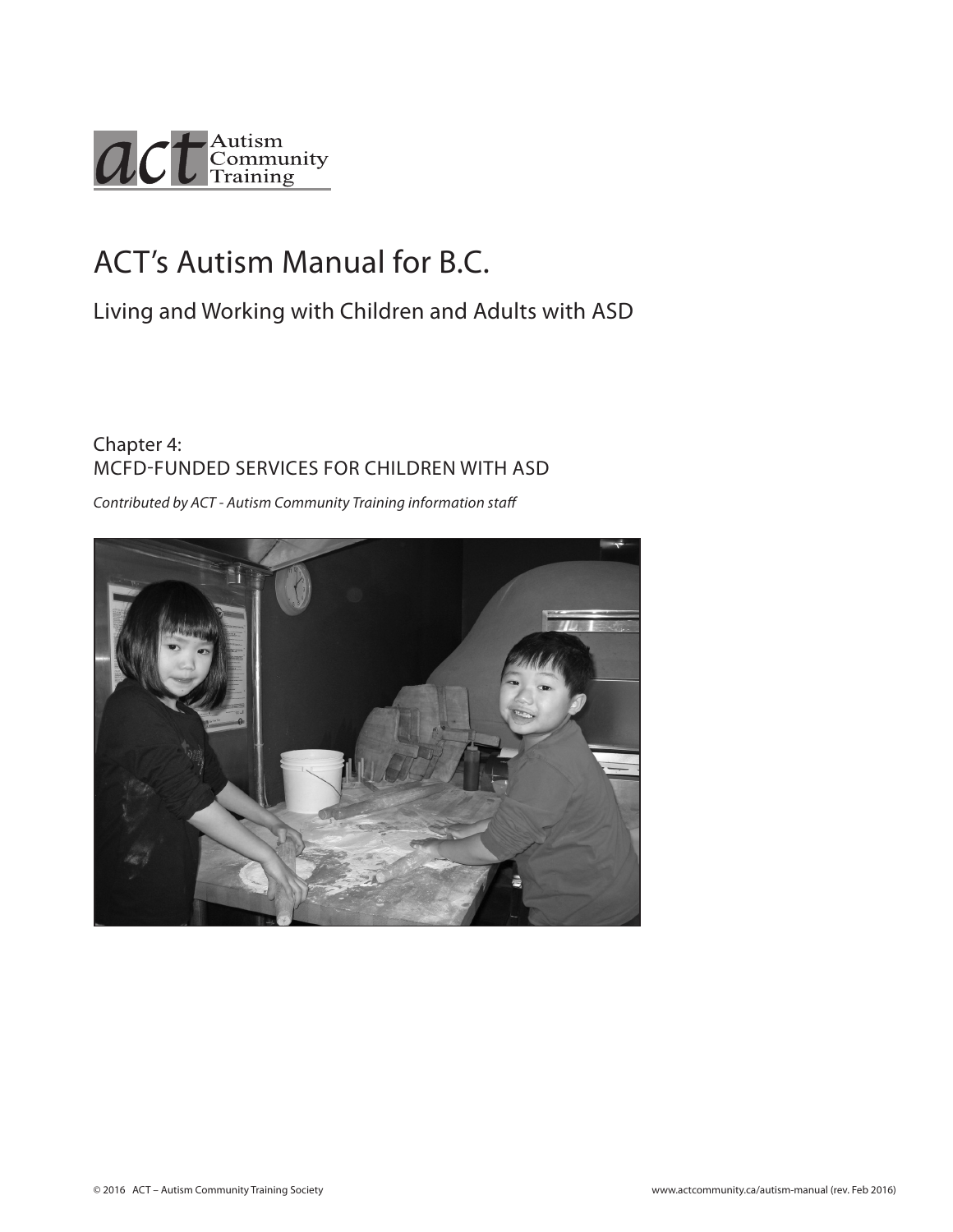# Chapter Contents

# Chapter 4: MCFD-funded Services for Children with ASD

| Types of Autism Programs and How to Access Them4-3     |
|--------------------------------------------------------|
| Applying for the Autism Funding Program 4-5            |
|                                                        |
| Understanding the Funding Agreement Before Signing 4-8 |

The "Introduction to ACT's Autism Manual for B.C." provides valuable context to this chapter. Download at: www.actcommunity.ca/ autism-manual.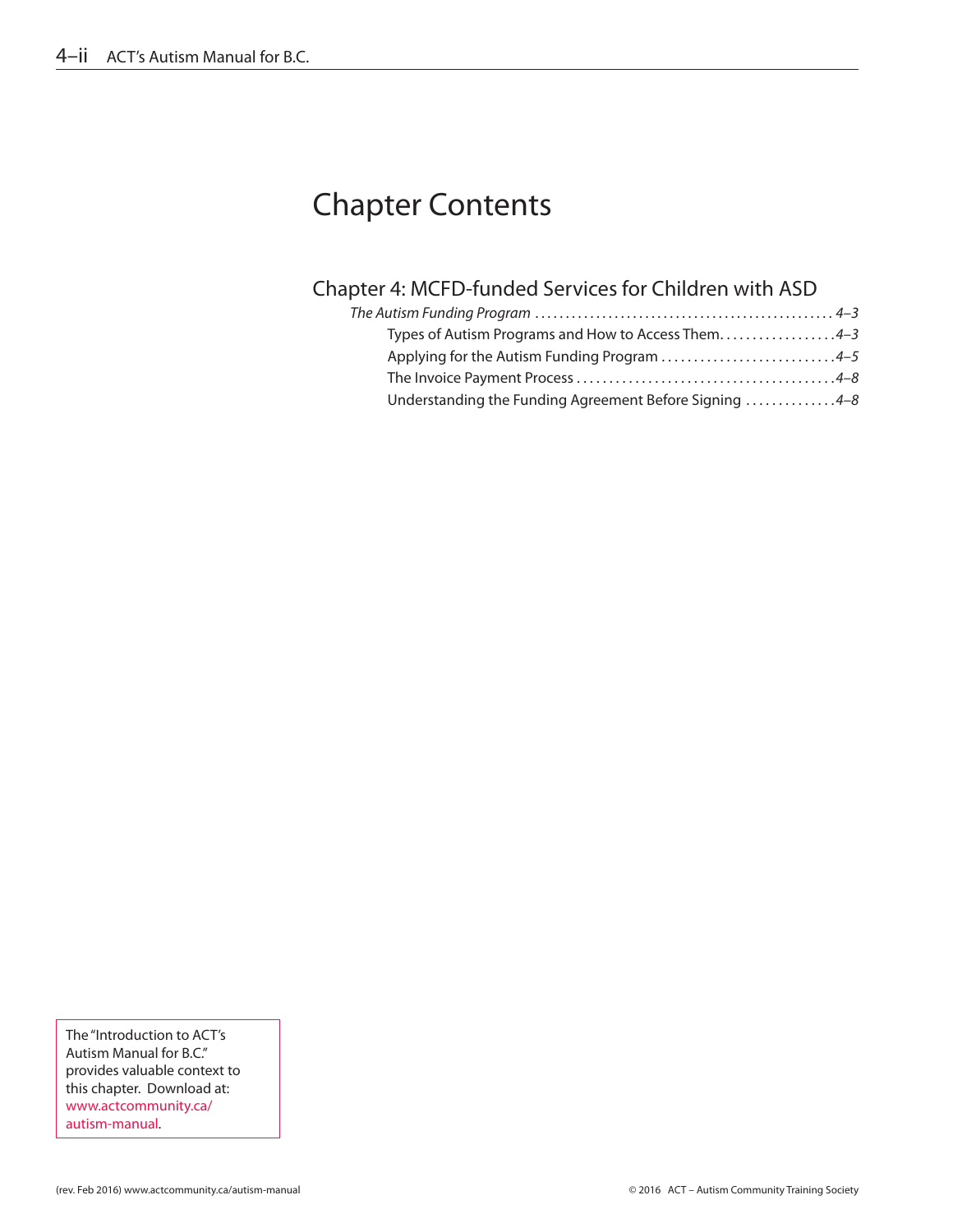# M C F D - F UNDED SERVICES FOR CHILDREN WITH ASD

*Once a child with Autism Spectrum Disorder (ASD) has received a diagnosis, parents start to focus on finding treatment and other supports for their child and their family. This involves not only exploring the treatment options but also finding out how they can be funded.*

*This chapter focuses on the Autism Funding Program, administered by the Ministry of Children and Family Development (MCFD).*

*A primary role of ACT – Autism Community Training is to act as an information resource for families and the community professionals who support them. This manual is only one source of information. ACT's Information Officers are available to help families and those who support them by telephone and email wherever they live in B.C. If you have questions about any of the following information, contact ACT at info@actcommunity.ca, toll-free at 1-866-939-5188, or 604-205-5467 for Metro Vancouver.*



*"Like Google for Autism but Better!"*

**Throughout this chapter you will see AID links that connect to resources: www.actcommunity.ca/aid-search/** 

ACT's Autism Information Database (AID) has over 2000 autism-related information and community resources. It is easy to search using keywords and postal codes, which saves time in finding B.C. resources. There are links to excellent international websites on a wide range of topics relevant to children, youth and adults with ASD and their families, which community professionals may also find helpful. ACT's staff has reviewed each of the resources we have included—our focus is on providing practical, useful resources that empower families and communities. Do you have a community resource to recommend for the AID? Go to www.actcommunity.ca/ submit-resource/

To provide ACT with new information and/or corrections to include in manual updates, e\_mail info@actcommunity.ca.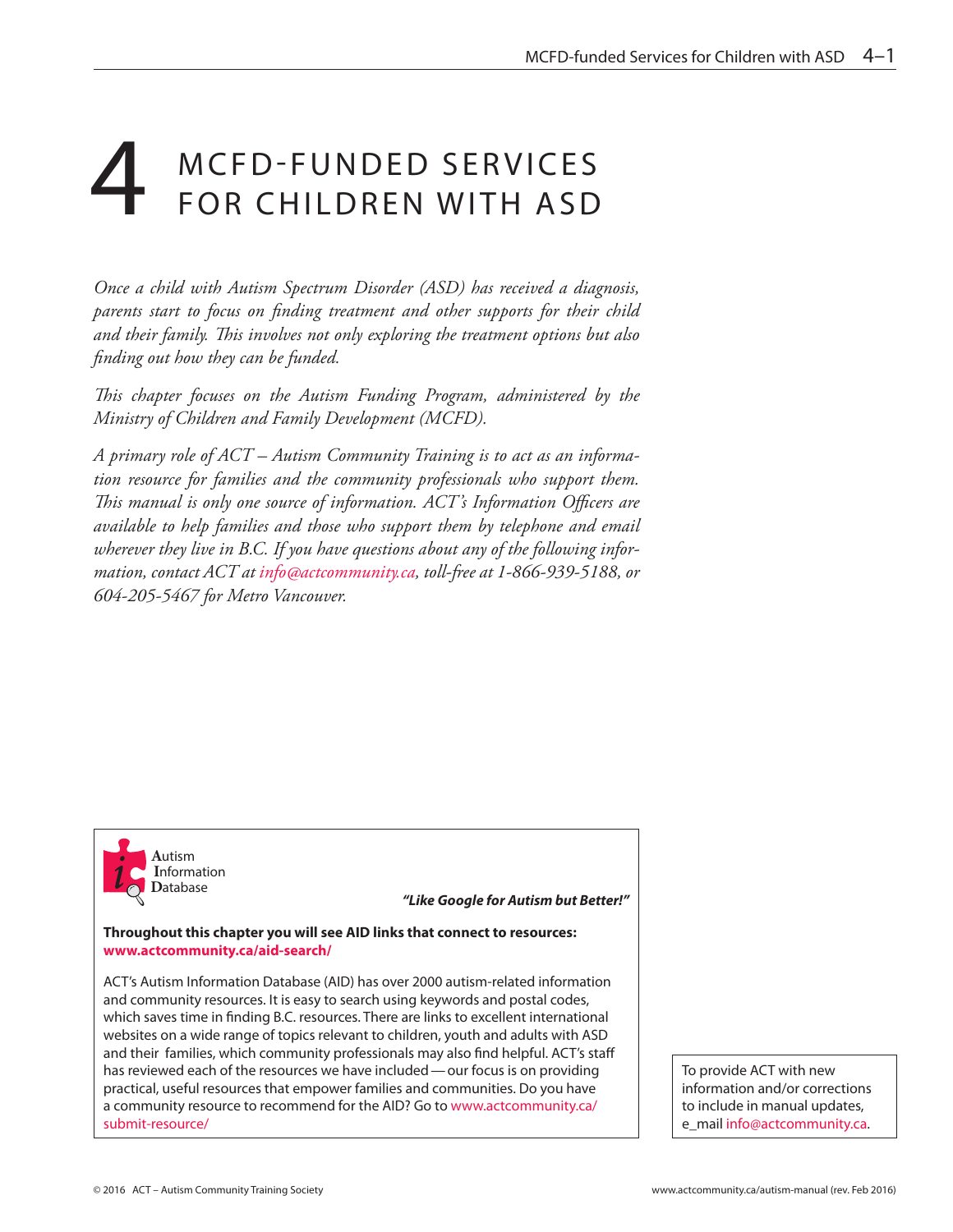The information in this section has been organized as follows, although there is overlap between the sections:

- The Autism Funding Program
	- Types of Autism Programs
		- › Autism Funding: Under Age 6
		- › Autism Funding: Ages 6–18
	- Applying for the Autism Funding Program
		- › For those with a B.C. Autism Assessment Network Diagnosis
		- › For those with a private B.C. diagnosis
		- › For those with an out-of-province/out-of-country diagnosis
		- › For those who have a diagnosis dated prior to April 1, 2004
	- The Invoice Payment Process
	- Understanding the Funding Agreement Before Signing
		- › Autism Funding: Under Age 6
		- › Autism Funding: Ages 6–18
	- A Brief History of Autism Funding in B.C.

This chapter should be read along with Chapter 2, "Developing an Autism Treatment Team for a Child with Autism Spectrum Disorder" and Chapter 5, "Contracting with Professionals on the RASP."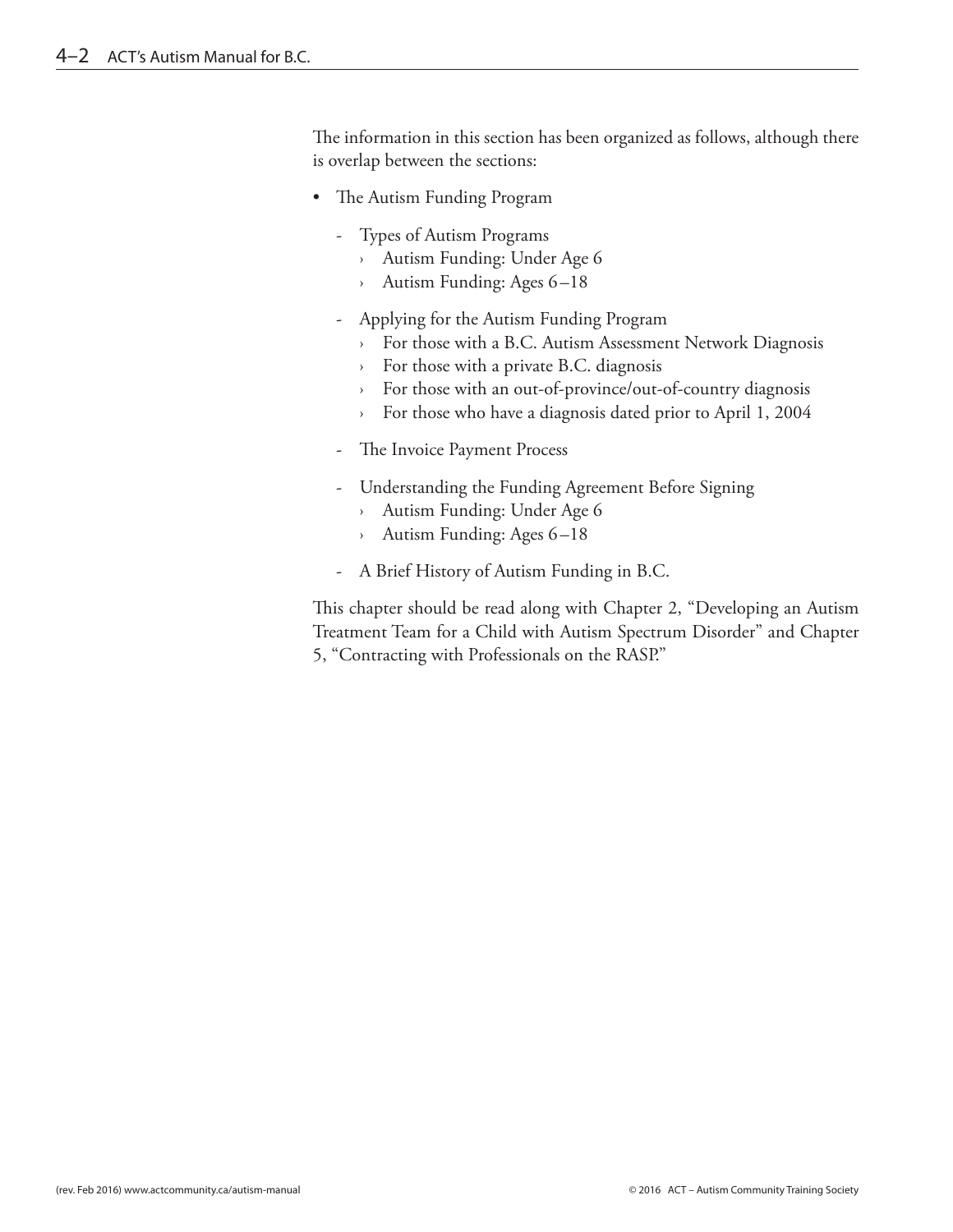# THE AUTISM FUNDING PROGRAM

In British Columbia, the provincial government, through the Ministry of Children and Family Development (MCFD), has provided autism intervention funding to parents and guardians since 2002. While several other Canadian provinces provide autism treatment programs, parents in B.C. have considerably more responsibility for directing their child's treatment than in other jurisdictions.

It can be overwhelming to grapple with setting up a treatment program while still dealing with the impact of a diagnosis of autism. ACT is committed to providing impartial information to parents making these decisions. In addition to the information in Chapter 2, ACT has developed a "New Diagnosis Hub" online which has detailed information on the Autism Funding Programs. See www.actcommunity.ca/new-diagnosis-hub/. ACT Information Officers can advise parents on the process and can provide support in English and Chinese.

An important source of information from MCFD is *A Parent's Handbook: Your Guide to Autism Programs*. This booklet was updated in 2015 and contains helpful information for parents. See AID Resource www.actcommunity.ca/resource/377/. This information can also be sent to you by ACT if it is not readily accessible at your local MCFD office.

# Types of Autism Programs and How to Access Them

MCFD provides two types of Autism Programs for children who qualify (see Chapter 1 for diagnostic requirements):

- Autism Funding: Under Age 6.
- Autism Funding: Ages 6-18.

## Autism Funding: Under Age Six

This program is designed to provide money, up to \$22,000 per year, for families to purchase specific autism treatment services. The focus of intervention must be on the child's communication, social-emotional, pre-academic and functional life skills. The Government of B.C. recognizes that \$22,000 per year may represent only a portion of the costs of a full treatment program for a child with autism. Parents are expected to provide any additional funding required.

Although parents may feel they are able to justify certain expenditures because of their child's needs, Autism Funding is intended to be focused on intervention to improve the child's functioning and future outcomes rather than on the maintenance of the child as he or she is today. This means there

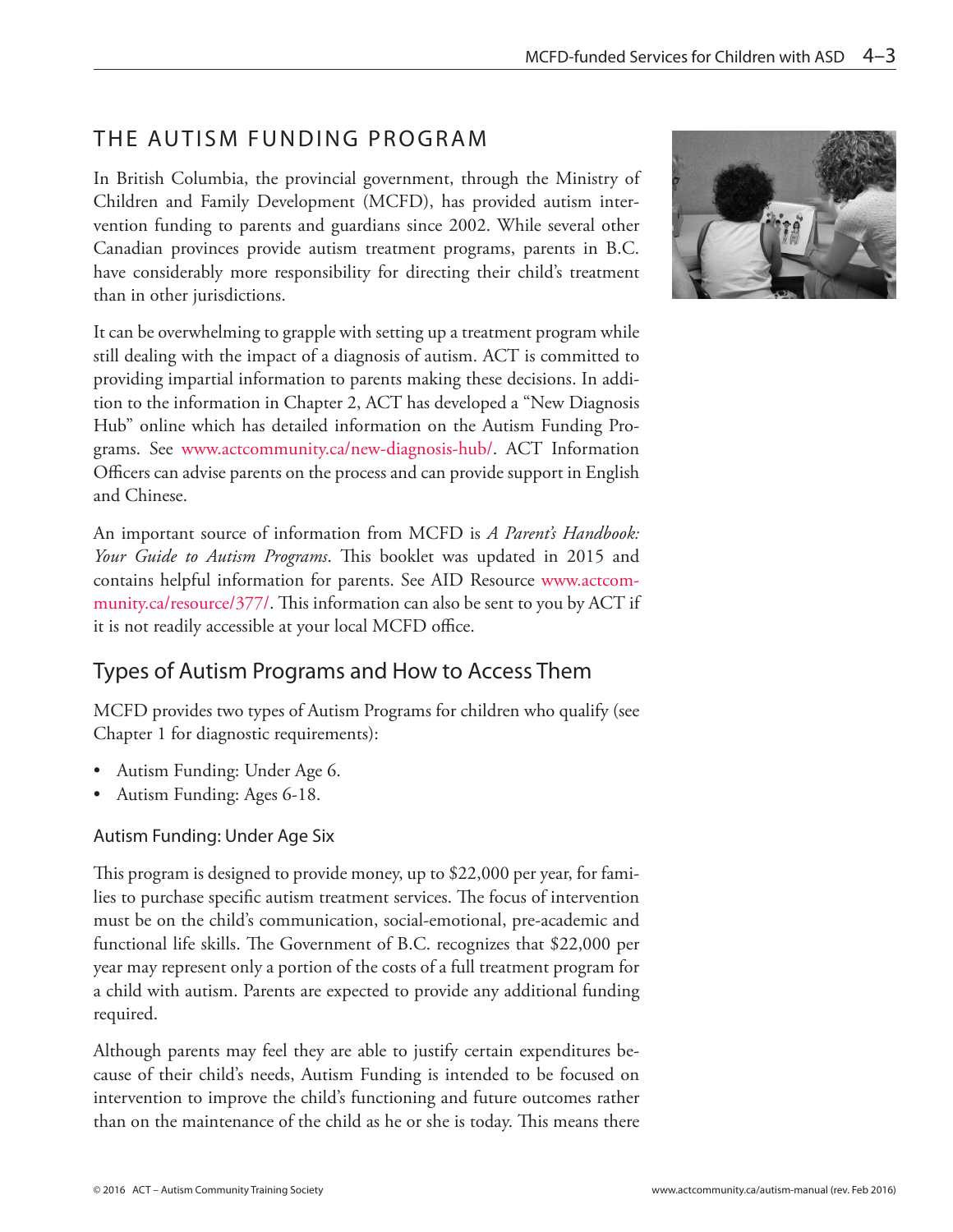are many expenses that are not eligible under the Autism Funding Program. There may be other sources of funds to cover some of these expenses through MCFD. There is more information on this in Chapter 6, "MCFD Services Available to All Children with Special Needs." Some expenses are considered to be the same as those a parent would spend on a child if he or she didn't have autism and therefore are not eligible.

It is strongly recommended that a parent or guardian obtain the services of a qualified behavior consultant to develop a behavioral plan of intervention (BPI). This plan is to be individualized and based on the child's unique strengths and challenges.

For more details of the BPI, see Chapter 2 of this manual, "Developing a Treatment Team for a Child with Autism Spectrum Disorder," and MCFD's *A Parent Handbook: Your Guide to Autism Programs*.

For all children with ASD in B.C. under six, when MCFD Autism Funding is used, the behavior consultant and other professionals must be selected from the Registry of Autism Service Providers (RASP). More information about choosing RASP professionals can be found in Chapter 2, "Developing a Treatment Team for a Child with Autism Spectrum Disorder." The RASP listing can be accessed on ACT's website at www.actcommunity.ca/rasp/.

ACT strongly advises parents to interview several behavior consultants before making a final decision—don't rely on recommendations from others alone or allow yourself to be rushed into a decision by an over-enthusiastic service provider. It is especially important for parents to review alternative providers if they have received a private diagnosis from an agency that also provides treatment.

### Autism Funding: Ages 6–18

Like the program for children under age six, this program is designed to provide funding, up to \$6,000 per year, for families to purchase autism intervention services. Unlike the under 6 program, this program has more flexibility regarding intervention choices and allowable expenses. The focus of intervention for this age group is to promote the child's communication, social-emotional, academic and functional life skills development.

This program requires that parents or guardians ensure that the funds expended are spent outside of the child's school/educational program. Funding a child's school program is considered the responsibility of the Ministry of Education and the school district or the independent school. See MCFD's *A Parent's Handbook: Your Guide to Autism Programs* for the specific differences between allowable expenses for the two autism funding programs.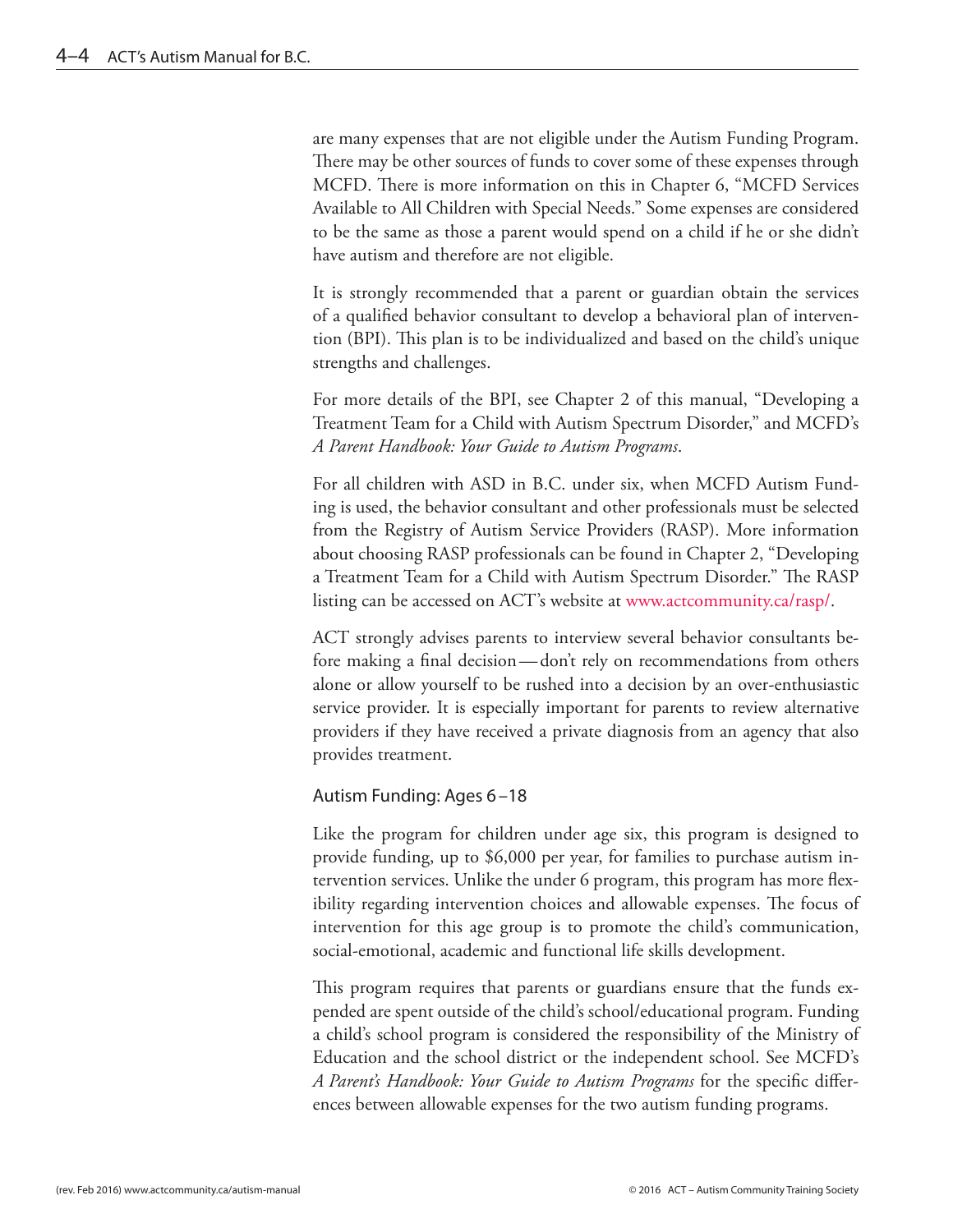# Applying for the Autism Funding Program

## **Eligibility**

An application to the Autism Funding Program may be made when:

- A child under six has received a diagnosis and assessment of ASD, using the required testing instruments, from a multidisciplinary team;
- A child six and over has received a diagnosis from an individual practitioner.

See Chapter 1, "The Diagnostic Process in British Columbia," for details of the diagnostic process.

## Providing the Correct Documentation

A child is eligible for funding from the first day of the month that MCFD receives all required documents, so it is vital to ensure that the right documents have been sent and that they have been received by MCFD.

The parent or guardian may fax them to the social worker so they can be reviewed before a meeting to avoid delays and to maximize the time period that the child is eligible for funding.

To find the MCFD office that serves your community, see AID Resource www.actcommunity.ca/resource/1996/. If you are having difficulty locating your local office, contact ACT.

It is best for the parent to telephone the MCFD office to confirm that the documents have been received. Take a note of the date and the name of the person who has confirmed receipt.

The following documents are required by the MCFD social worker to complete the application:

- The BCAAN Clinical Outcomes form or a Non-BCAAN (Private) Diagnosis of ASD form, showing a diagnosis of ASD.
- Proof of the child's age (such as a birth certificate).
- The child's BC Care Card.

MCFD's "Application for Autism Funding" is available as an AID Resource www.actcommunity.ca/resource/335/ or can be requested from your local MCFD office or from ACT. Parents will also find other Autism Funding forms on this website.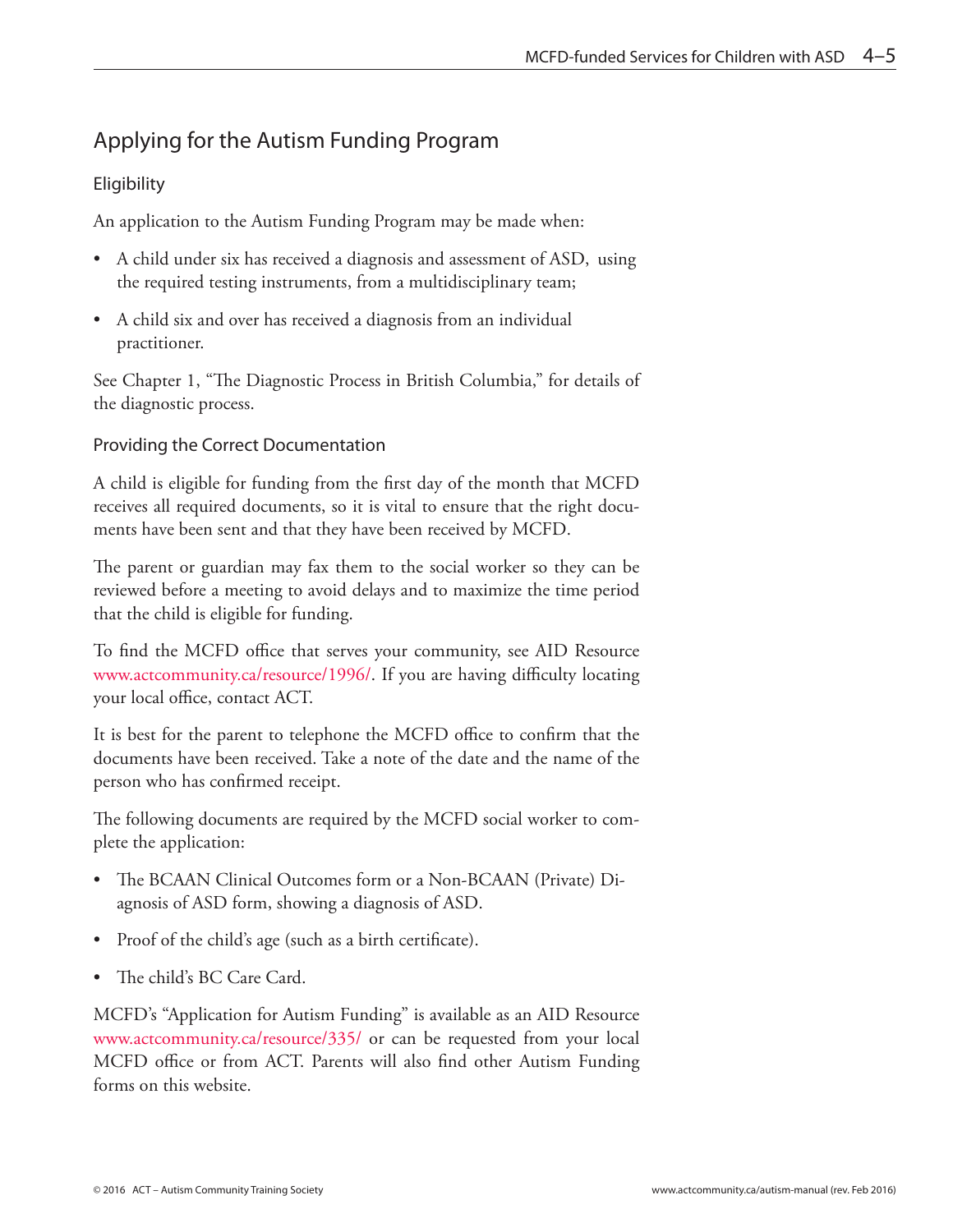### Steps for the Parent to Take to Initiate Funding

- 1. As soon as possible after diagnosis contact your local MCFD office and initiate the application process. You will be asked a series of questions. Make a note of the date and time you called along with the name of the person(s) you spoke with.
- 2. A social worker will explain the application and funding process. You will be sent an information package. Make a note of the name of the social worker and the date and time you spoke with him or her.
- 3. If your child has received a diagnosis and assessment from a BC Autism Assessment Network (BCAAN) team your assessment documentation will be forwarded directly to MCFD, if you consented to this. You will also receive the same documentation from BCAAN. If your child has received a private assessment or an assessment from outside B.C. or Canada, see "If Your Child Does Not Have a BCAAN Diagnosis" below.
- 4. Once the child's documentation has been received by MCFD, eligibility for funding will be verified and two copies of the Autism Agreement will be mailed to the family for signature — both copies must be returned to the Autism Funding Branch.
- 5. Renewal of the Invoice Payment Agreement is automatic on the month following the child's birthday. With the renewal of the agreement comes assignment of a new billing number for the child's service providers. A new "Request to Pay" form must be sent for each provider for each funding year.

## Children with ASD in Care

Foster children with ASD are eligible for the Autism Funding Program. If a foster parent is concerned that the foster child has undiagnosed ASD or if the child has a confirmed ASD diagnosis but is not receiving treatment, this should be discussed with his or her guardianship worker. ACT Information Officers are available to provide support and information to community professionals and foster parents seeking a diagnosis for a child suspected of having ASD.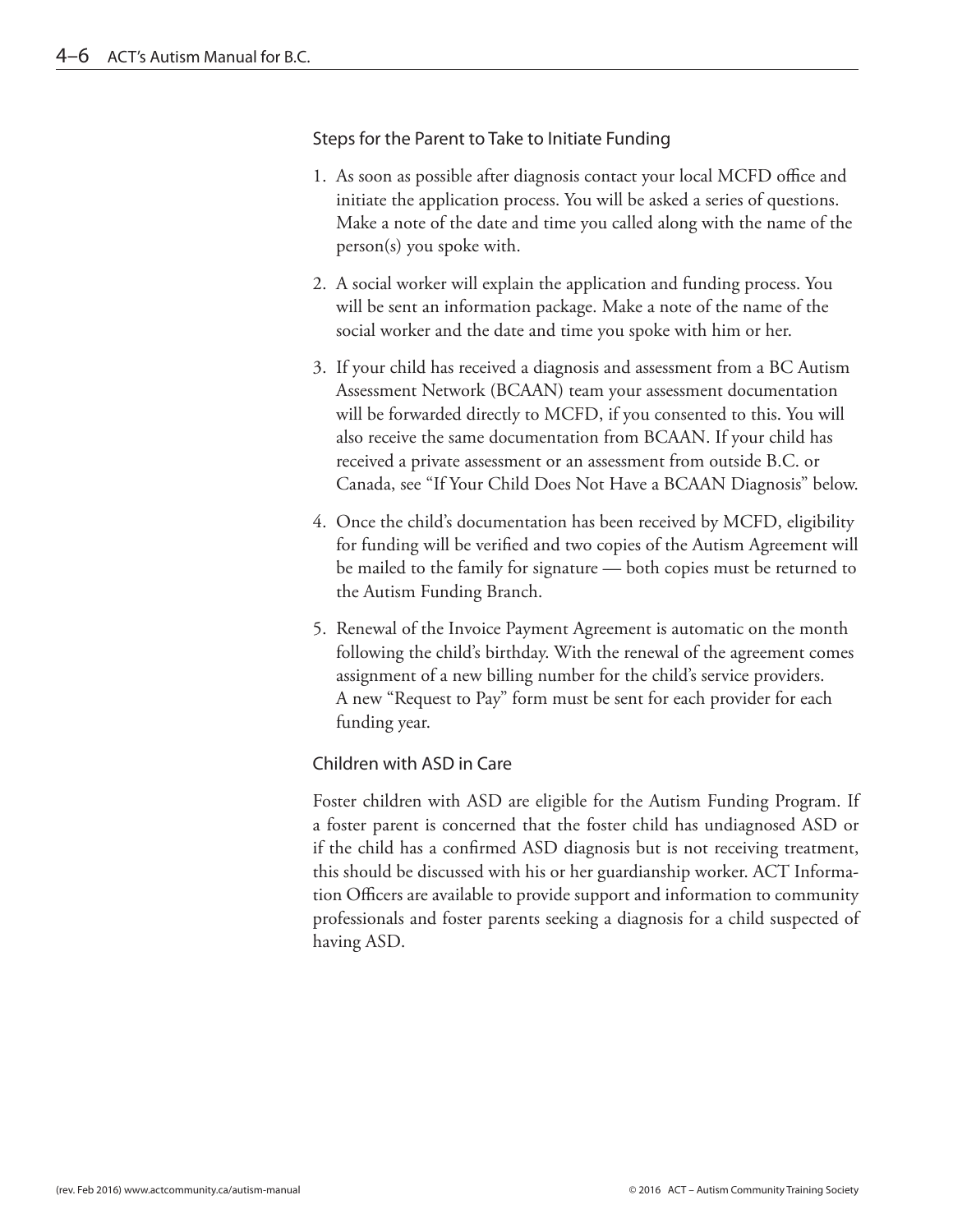If Your Child Does Not Have a BCAAN Diagnosis

• **A Private Diagnosis Done in B.C.** – If you have arranged a private assessment the paperwork required is slightly different. The private assessor will provide you with the required documentation for the application process. A form for a private (non-BCAAN) diagnosis of Autism Spectrum Disorder is available as an AID Resource at www.actcommunity.ca/resource/335/ or by calling 1-877-777-3530.

If your child is under six and you have opted for a private assessment, it is important to remember that for it to be accepted by MCFD, it must be a multi-disciplinary assessment. For a child six and over, a multi-disciplinary assessment is not currently required.

See Chapter 1, "The Diagnostic Process in British Columbia," for important information on issues surrounding seeking a private diagnosis.

- **A Diagnosis from Another Canadian Province** If your child received a diagnostic assessment from another Canadian province, you will be required to have a qualified B.C. specialist (pediatrician, psychiatrist or registered psychologist) complete a Confirmation of Previous Diagnosis form before you apply for MCFD Autism Funding Programs. A "Confirmation of Diagnosis" form can be requested by calling 1-877- 777-3530 or is available as an AID Resource: www.actcommunity.ca/ resource/335/.
- **A Diagnosis from Outside Canada** If your child received a diagnosis outside of Canada, a qualified B.C. specialist must complete a Confirmation of Previous Diagnosis form (see above) before you can apply for Autism Funding. In some cases, families may be required to have a new diagnostic assessment done in B.C., if the specialist is unable to confirm the diagnosis.
- **In the Case of Children Diagnosed Prior to April 1, 2004** Any child/youth who has a documented diagnosis of an ASD by a psychiatrist, pediatrician, neurologist, or registered psychologist prior to April 1, 2004 may be eligible for MCFD supports/funding without having to complete a re-assessment through BCAAN. A Confirmation of Previous Diagnosis form must be completed before you can apply for Autism Funding (see above for the link to the form).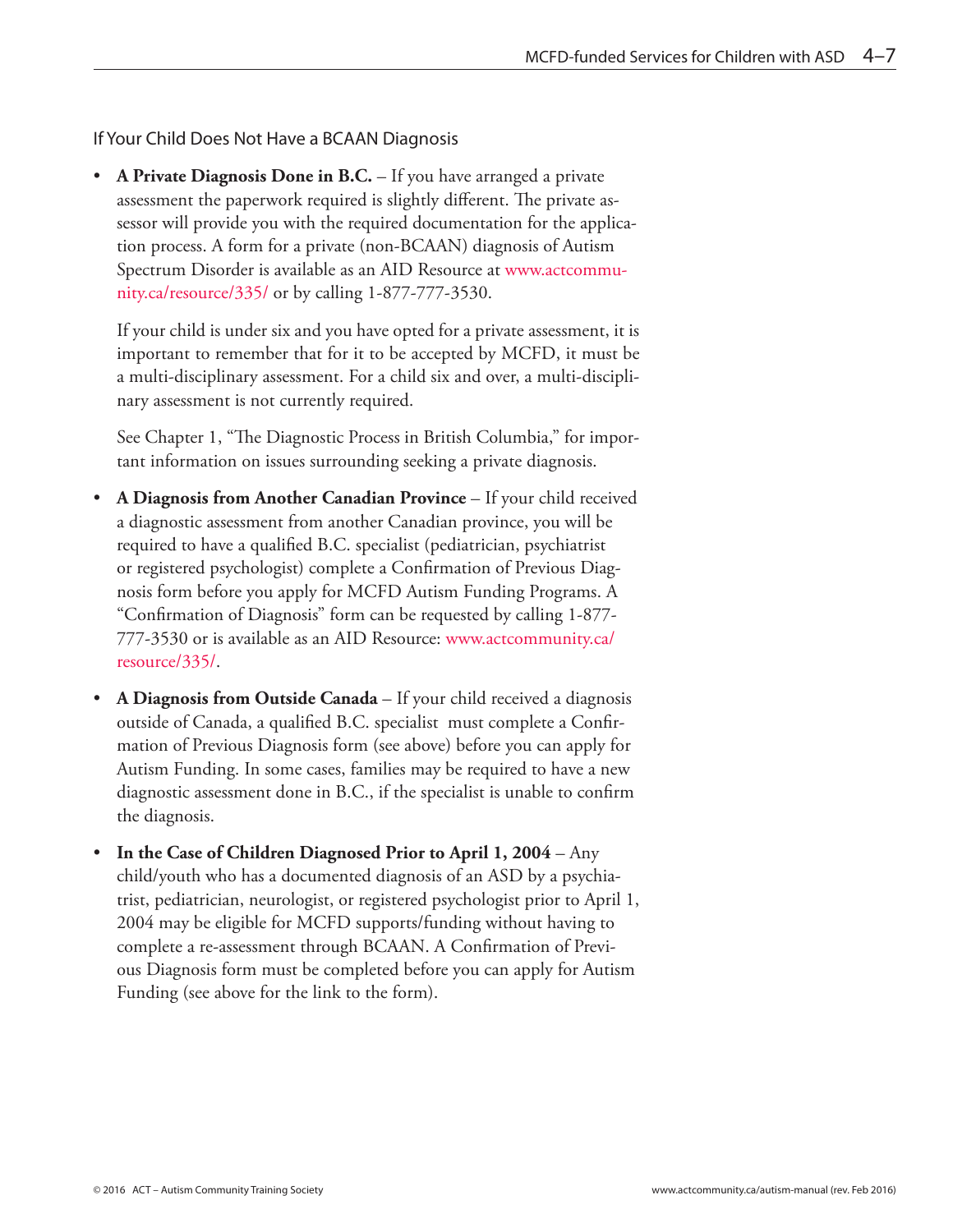**Autism Funding Branch Contact Information Telephone:** 1-877-777-3530 **Email:** mcf.autismfundingunit@gov.bc.ca **Fax:** (250) 356-8578

# The Autism Funding Payment Process

### Invoice Payment

MCFD's Autism Funding Branch administers autism funds for the child. The parent selects the services needed, within the requirements for eligible expenses, and the Autism Funding Branch pays the service provider directly. The service provider and the parent will be sent a letter with a billing number that must be put on any invoice submitted to the Autism Funding Branch. Parents will be reimbursed for eligible travel, training and equipment costs after they complete and submit the Reimbursement for Autism Expenses Form available at www.actcommunity.ca/resource/335/ or from the Autism Funding Branch.

Parents are responsible for employment-related expenses, such as Employment Insurance, WorkSafe BC and Federal and Provincial Income Taxes, where there is an employer/employee relationship. MCFD will not make any of these payments on behalf of parents. Parents must make payment themselves. MCFD will reimburse parents from their account for these expenses upon submission of the Reimbursement for Autism Expense Form.

## Direct Payment Option (for Children age 12 and older)

Parents of children age 12 and older can opt for Direct Payment with the funds provided directly to the parent. Parents continue to choose eligible autism services for their child and are responsible for paying the service provider. The parent is responsible for collecting all related documentation including invoices, proof of payment, approved Justification for Equipment forms and/or approval letters. At the end of the funding cycle, parents must hire a qualified accounting professional (Certified General Accountant, Chartered Accountant, Certified Management Accountant or Chartered Professional Accountant) to complete an Accountant Confirmation Form; see AID Resource www.actcommunity.ca/resource/335/.

# Understanding the Funding Agreement Before Signing

Understandably many parents, anxious to begin their child's treatment program, don't always take the time to read the funding agreement before they sign it. However, it is a legal document and parents must comply with its terms so it is important to read it carefully. A parent or guardian can ask the MCFD social worker to go through the Agreement point by point. Sometimes it is helpful to have the opportunity to read the Agreement in advance. You can request that your social worker or an ACT Information Officer send the Autism Agreement to you. It is available as an AID Resource: www.actcommunity.ca/resource/335/.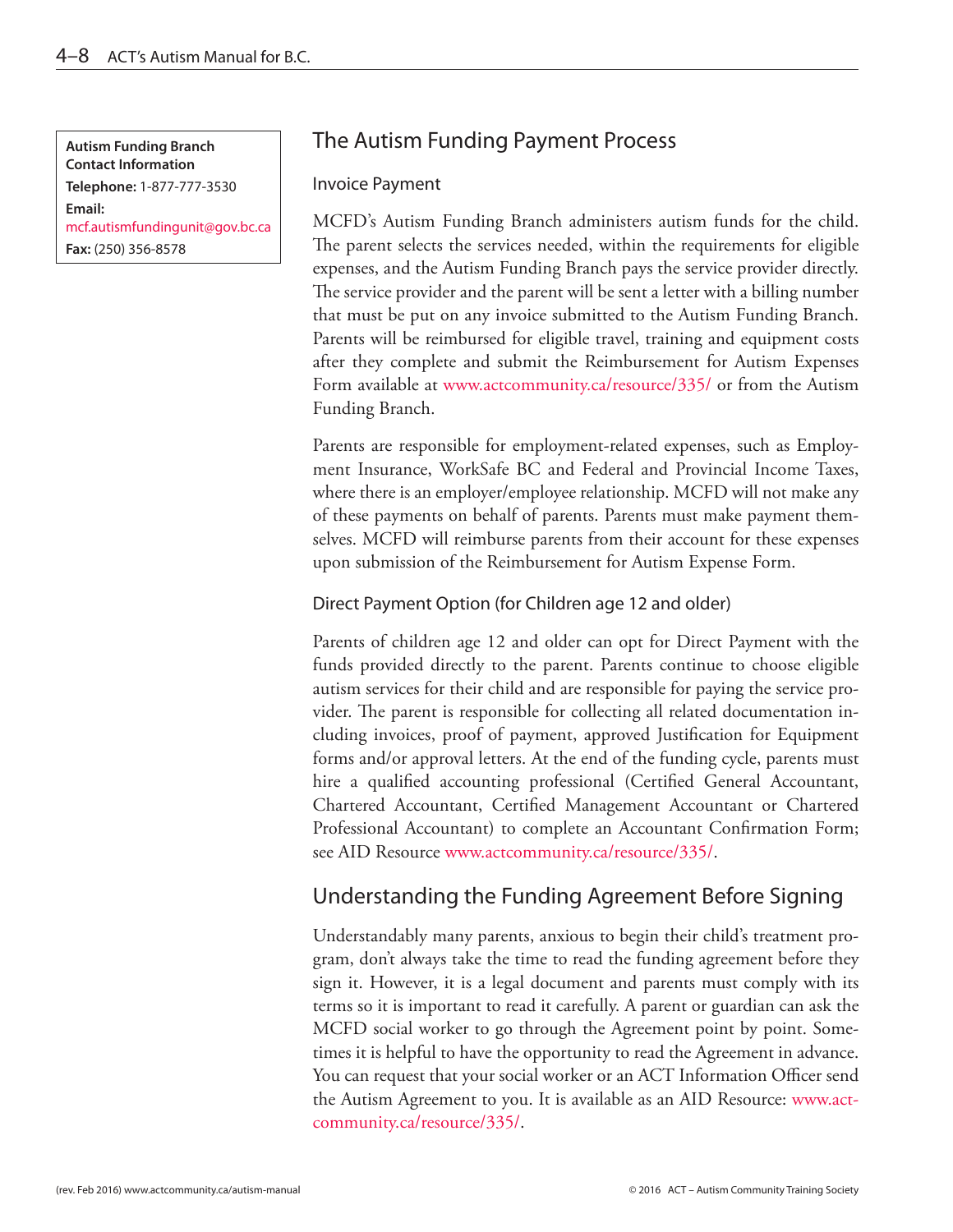### Autism Funding Agreements: Under Age 6/Ages 6–18

This is a basic agreement where the terms and conditions are the same for every parent who signs it. It outlines:

- The Province's obligations.
- The Parent's obligations.
- The term of the agreement with beginning and ending dates.
- The terms under which the agreement can end or be terminated as a result of certain circumstances.

#### **The following is a summary of responsibilities, as outlined in the agreement.**

### The Province's Responsibilities

- To pay on behalf of the Parent for the benefit of the Child treatment funds in accordance with the amount as outlined in *A Parents' Handbook: Your Guide to Autism Programs*.
- The agreement doesn't specifically refer to direct payment for children age 12 and older, but in this case, the province provides the funds directly to the parent.

### Parental Responsibilities

- To use the funds only for expenses for the child named in the agreement.
- To be fully and solely responsible for arranging, assessing and selecting the service provider from the Registry of Autism Service Providers and Behavior Interventionists. Inclusion on the RASP is not a requirement of service providers serving children six and over.
- To fulfill obligations as an employer under the Employment Standards Act, Worker's Compensation Act, Human Rights Code, Employment Insurance Act, Income Tax Act or Canada Pension Plan Act, or similar laws to which you may be subject.
- To be solely responsible for the amounts invoiced and paid to service providers when they are:
	- Over the maximum annual funding from the province.
	- Ineligible according to the province.
	- Received by the province more than 6 months after the date of service and/or the date when the equipment was purchased.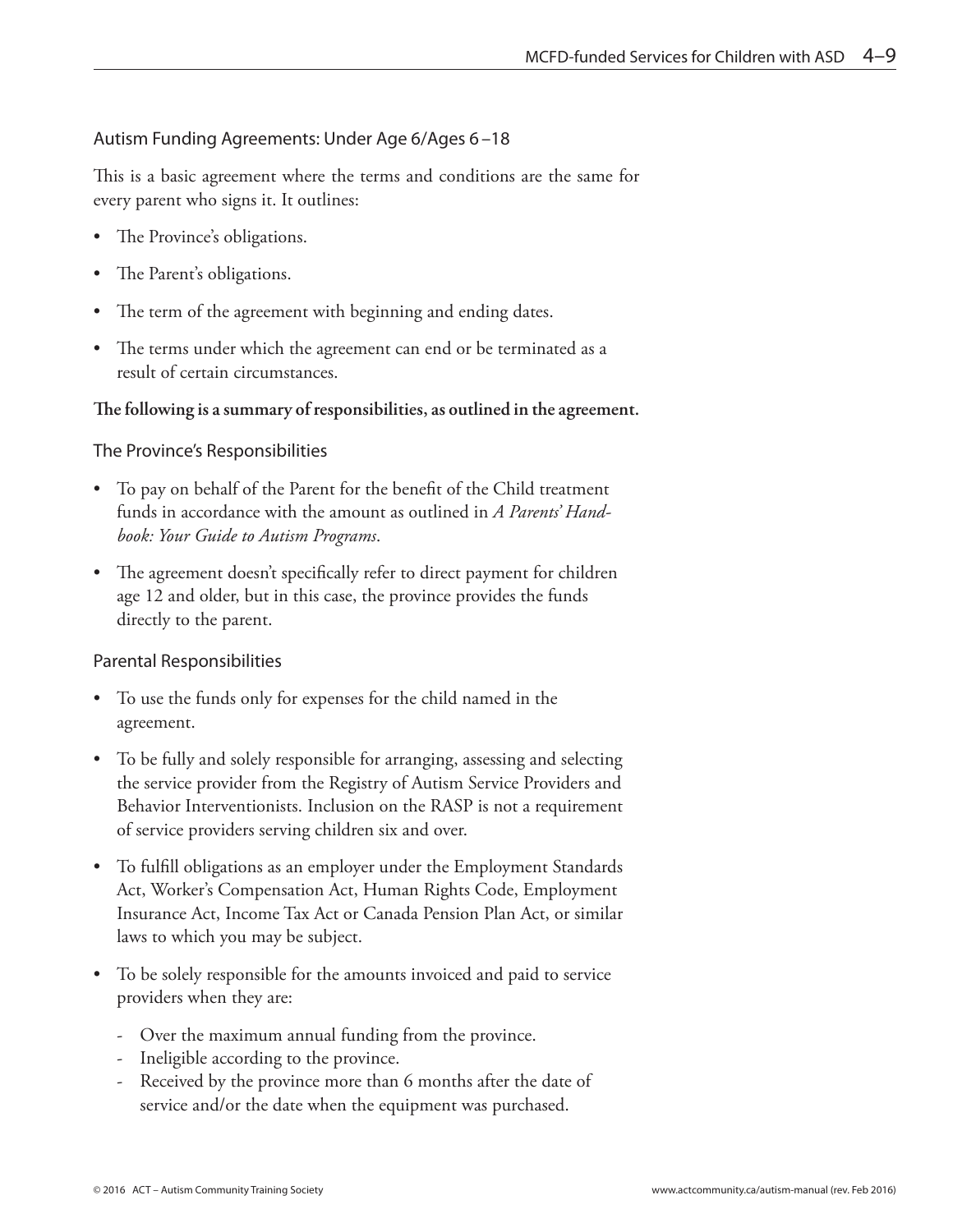These websites provide information to clarify your relationship and responsibilities to your child's service providers:

**Ministry of Labour and Citizens' Services:**

www.labour.gov.bc.ca/esb/facshts/employee.htm

**Canada Revenue Agency:** www.cra-arc.gc.ca/E/pub/tg/t4001/t4001-e.html

- To notify the Autism Funding Branch in writing within 30 days:
	- In case of a change of address.
	- When the child, for whatever reason, is no longer in your care or custody.
	- When there is any change in circumstance that might eliminate or reduce the need for funding.
- To not appoint anyone else to take over the agreement.
- To not commit money or claim to commit the Province to payment of any monies with the exception of eligible expenses as outlined in *A Parents' Handbook: Your Guide to Autism Programs*.
- To not hold the Province, its employees and agents legally responsible for any and all losses, claims, damages, actions, causes of actions, costs and expenses that may occur during or after this agreement.

For a summary of eligible and ineligible expenses, see AID Resource www.actcommunity.ca/resource/377/. Not all eligible expenses are listed. Families should complete a Justification for Equipment/Supplies form: www.actcommunity.ca/resource/335/ to ensure approval before purchasing questionable resources.

#### *A Note of Caution*

- Parents have reported to ACT that their autism funds have been used up by a service provider before the year was out and that the family had received no warning of this until they were notified by the Autism Funding Branch that their child's account was empty.
- To guard against such eventualities, it is helpful to focus on the reality that hiring service providers for your child is a business arrangement. The onus is on you as the parent to run the business in such a way that you protect the interests of your child. Initially, this is a difficult concept for many parents to grasp because they are focused on treatment, not finances, but it is essential to have a firm grasp of the practicalities. Ethical providers will appreciate parents who are aware of the issues and insure that they are paid in a timely manner. Unethical service provid-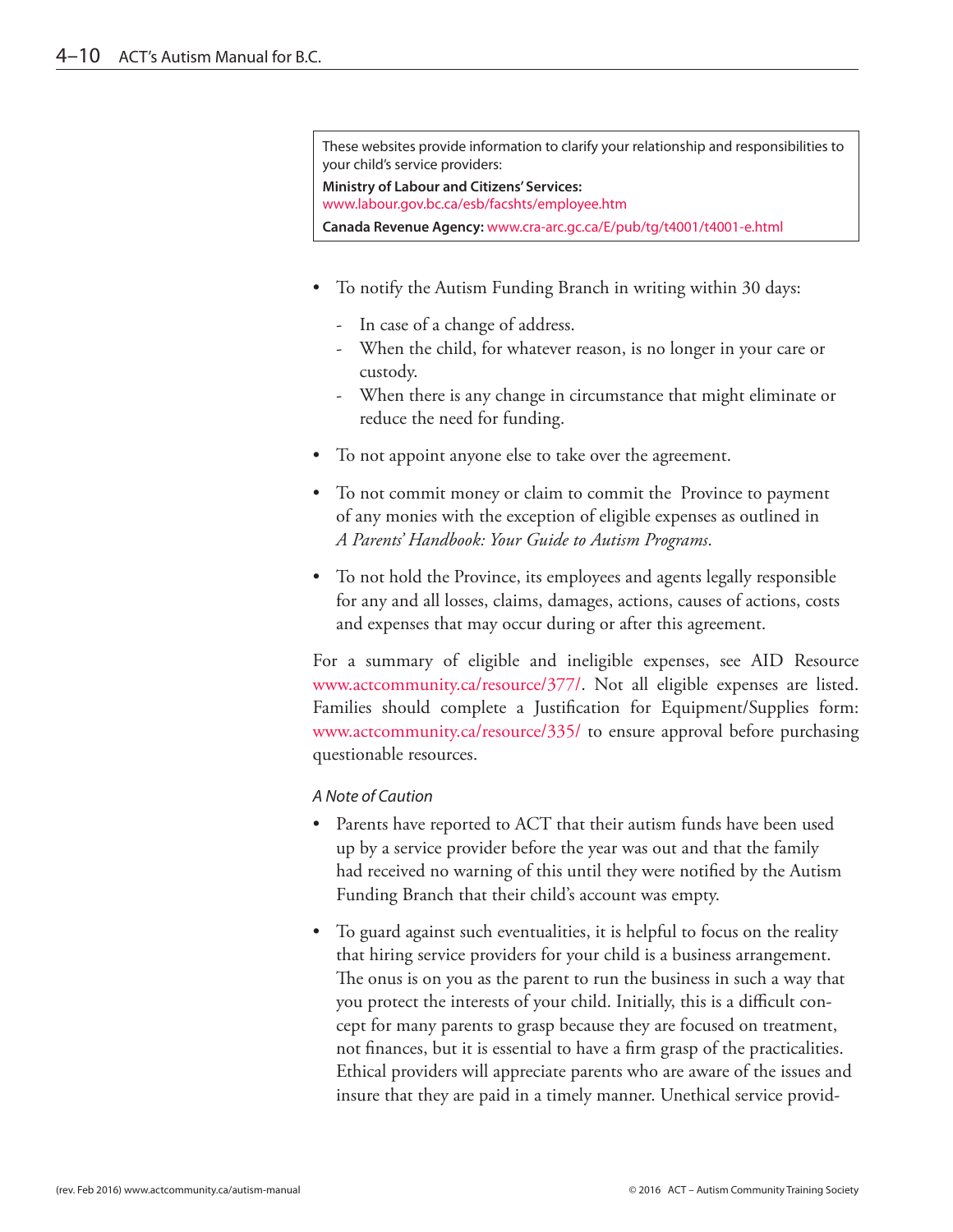ers will find it difficult to continue in business if all parents insist on the same high standards of accountability.

- The following are precautions that parents can take to guard their child's funding:
	- Direct the Autism Funding Branch to only process invoices that are signed by the parent or guardian.
	- Only allow a service provider to bill without signature, if there is a contract in place that commits the service provider to:
		- › Invoicing your account within specific limits that you set together.
		- › Sending a copy to you of any invoice sent to the Autism Funding Branch, at the same time as the account is invoiced.

ACT also advises that you ask the Autism Funding Branch for details of your account on a regular basis. Remember, if you have given permission for funds to be withdrawn from your account, the Autism Funding Branch will not help you recover your funds. You may need to go to small claims court to do so and without a contract it will be difficult to prove that the account was debited incorrectly. Keep track of the service that your child receives from all providers so you can check the accuracy of accounting regularly. Chapter 5, "Contracting with Professionals on the RASP," provides important information for parents on how to work and contract with service providers.

## Complaints Resolution Process

MCFD is revising the complaint process to ensure that parents or guardians who experience difficulties with the conduct of service providers have a place to have their concerns reviewed and addressed. MCFD expects new guidelines to be available soon.

During this interim period, MCFD has asked ACT to be the first point of contact for complaints from parents and guardians.

For more information call the ACT office or see www.actcommunity.ca/rasp/ information-for-families/rasp-complaint-process/.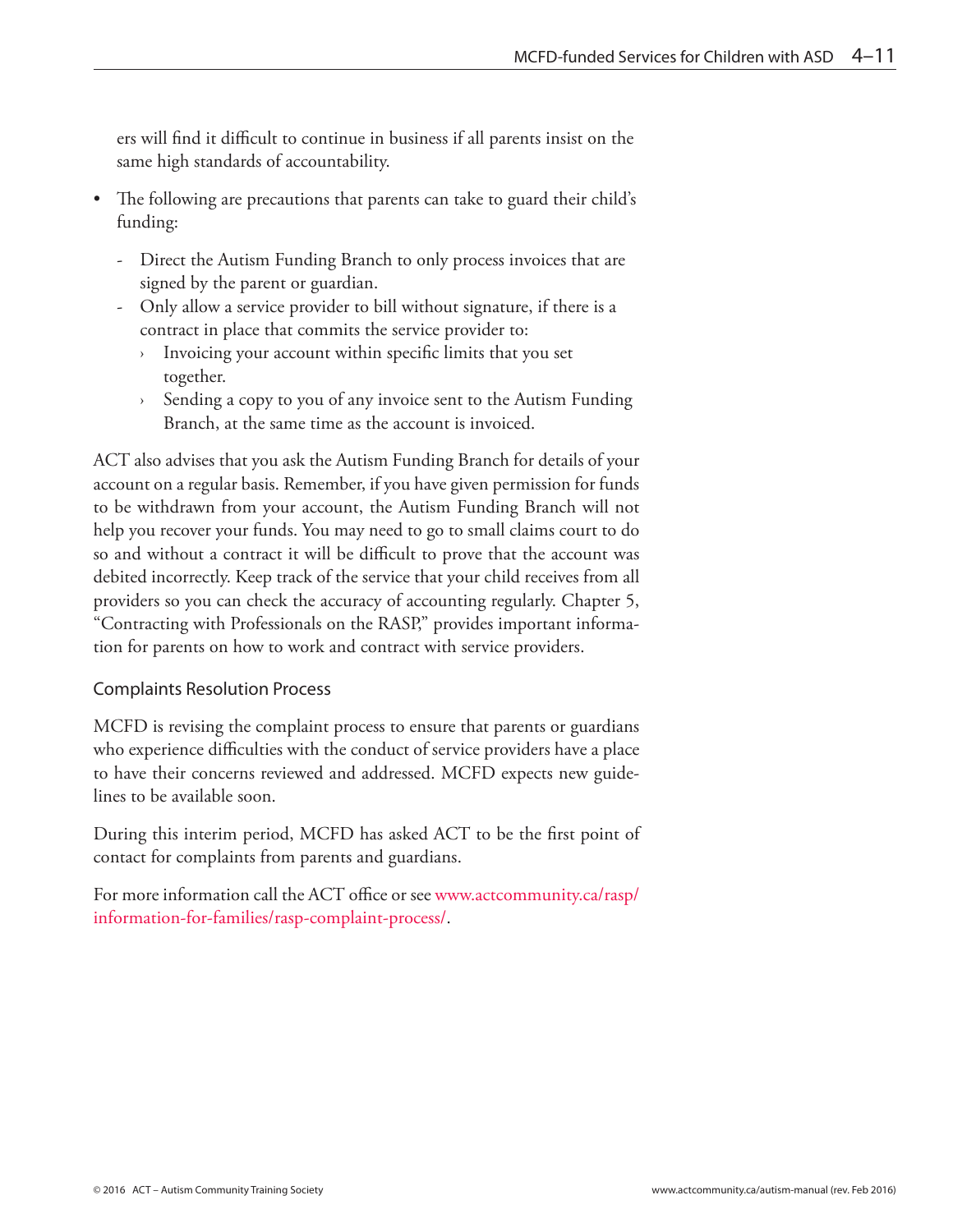# **Common Pitfalls that Delay Invoice Payment**

ACT and the Autism Funding Branch have been working together to try to help parents and service providers avoid some common errors that slow down the rapid processing of invoices. Here are some of the pitfalls that the AFB has shared with us.

### **1. Insufficient funds set aside by "A Request to Pay" to cover invoice**

The service provider has submitted an invoice but the "Request to Pay" that the AFB has on file does not cover the amount—the parent must complete a "Request to Amend" form if they agree with the charge and want to increase funds.

### **2. The Service Provider has increased their hourly rate but AFB has not received a "Request to Amend"**

The AFB can only make a partial payment on an invoice at an increased hourly rate until the parent approves the increase by submitting a "Request to Amend" form.

#### **3. Lack of clarity on who receives the payment – company or individual?**

The invoice has both a company name and the name of an individual but does not specify whether the payment goes to an individual or to the company, or the invoice is submitted by a company but the "Request to Pay" form specifies an individual associated with the company.

#### **4. Billing in advance**

The AFB does not provide advance payment for services.

#### **5. No hourly/daily rate on invoice**

Hourly/daily rates are required on each invoice and this should match the "Request to Pay" as authorized by the parent.

#### **6. Calculation errors**

If the amounts do not add up properly, the AFB must clarify with the service provider, thus slowing down the issuing of payment.

#### **7. Invoices sent in multiple times**

Sending in duplicate invoices slows down the process of issuing payment.

#### **8. Dates of service missing**

All invoices must specify the date(s) that the service was provided.

#### **9. Child's name is missing**

Every invoice has to specify the name of the child. Service providers should confirm with the family the exact name that they use with the Autism Funding Branch.

#### **10. Service Provider submits invoices before authorization has been received by the AFB**

In order for the service provider to receive payment, the Autism Funding Branch must first receive the authorization from the parent—the "Request to Pay" form.